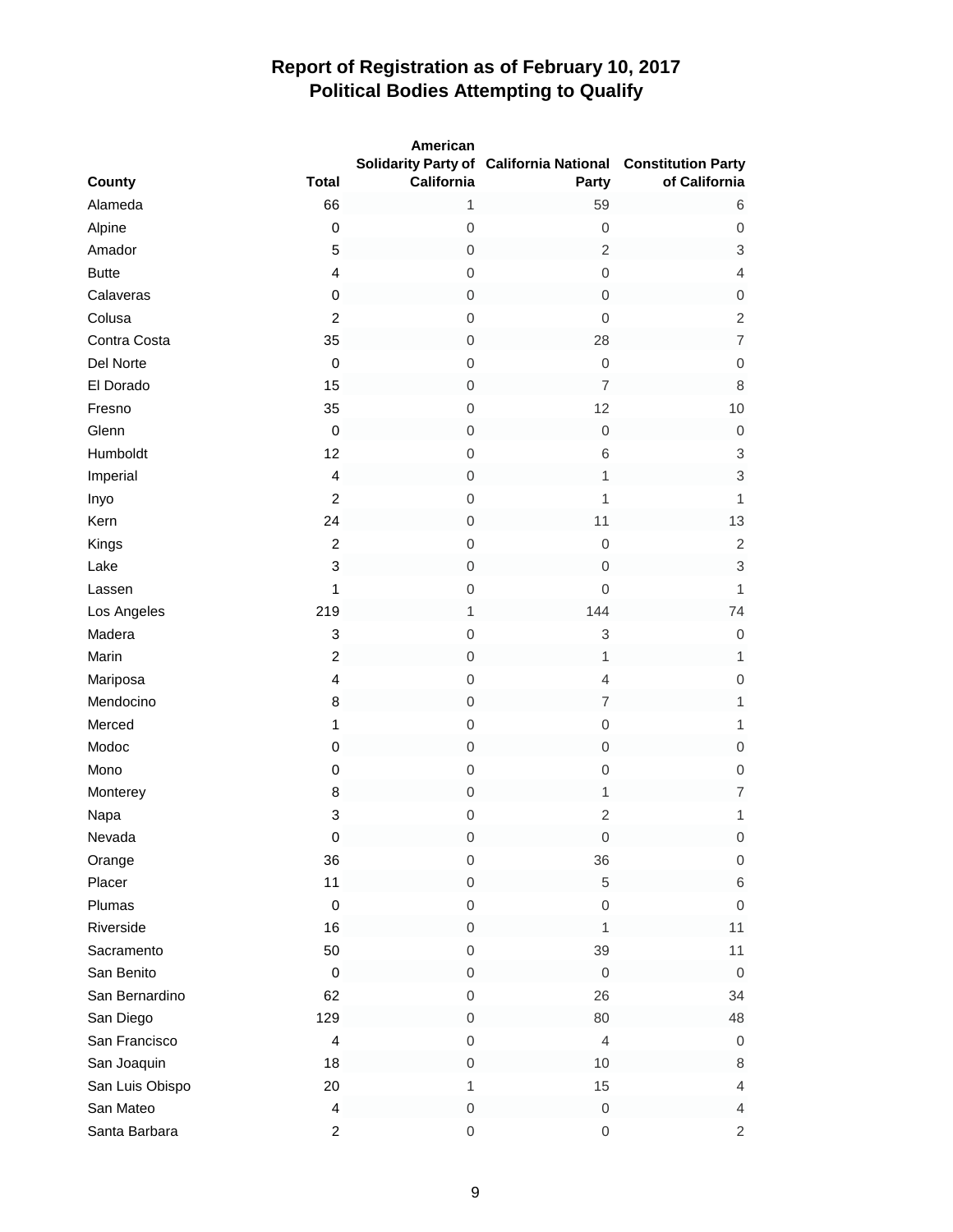|                 | <b>Good Government</b> | <b>New American</b>    |                     | Progressive         | The People for      |
|-----------------|------------------------|------------------------|---------------------|---------------------|---------------------|
| County          | Party                  | <b>Political Party</b> | <b>Open Party</b>   | Party               | <b>Justice</b>      |
| Alameda         | 0                      | 0                      | $\mathbf 0$         | 0                   | 0                   |
| Alpine          | $\boldsymbol{0}$       | $\mbox{O}$             | $\boldsymbol{0}$    | 0                   | $\boldsymbol{0}$    |
| Amador          | $\mathbf 0$            | 0                      | $\boldsymbol{0}$    | 0                   | $\,0\,$             |
| <b>Butte</b>    | $\mbox{O}$             | $\mbox{O}$             | $\boldsymbol{0}$    | $\mathsf{O}\xspace$ | $\boldsymbol{0}$    |
| Calaveras       | $\boldsymbol{0}$       | 0                      | $\boldsymbol{0}$    | 0                   | $\mathbf 0$         |
| Colusa          | $\mbox{O}$             | $\mbox{O}$             | $\boldsymbol{0}$    | 0                   | $\mathbf 0$         |
| Contra Costa    | $\mbox{O}$             | $\mbox{O}$             | $\mathbf 0$         | 0                   | $\mathsf{O}\xspace$ |
| Del Norte       | $\mbox{O}$             | $\boldsymbol{0}$       | $\boldsymbol{0}$    | 0                   | $\boldsymbol{0}$    |
| El Dorado       | $\mathbf 0$            | $\mathbf 0$            | $\boldsymbol{0}$    | $\mathsf{O}\xspace$ | $\mathbf 0$         |
| Fresno          | $\mbox{O}$             | 0                      | 13                  | 0                   | $\mbox{O}$          |
| Glenn           | $\mathbf 0$            | 0                      | $\mathbf 0$         | $\boldsymbol{0}$    | $\mbox{O}$          |
| Humboldt        | $\mbox{O}$             | $\mbox{O}$             | 3                   | $\boldsymbol{0}$    | $\mathsf{O}\xspace$ |
| Imperial        | $\mbox{O}$             | $\mathbf 0$            | $\mathbf 0$         | $\boldsymbol{0}$    | $\mbox{O}$          |
| Inyo            | $\mbox{O}$             | $\mathbf 0$            | $\boldsymbol{0}$    | 0                   | $\mathsf{O}\xspace$ |
| Kern            | $\mathbf 0$            | 0                      | $\boldsymbol{0}$    | 0                   | $\mbox{O}$          |
| Kings           | $\mbox{O}$             | $\boldsymbol{0}$       | $\boldsymbol{0}$    | $\boldsymbol{0}$    | $\mathsf{O}\xspace$ |
| Lake            | $\boldsymbol{0}$       | 0                      | $\boldsymbol{0}$    | 0                   | $\mathsf{O}\xspace$ |
| Lassen          | $\mathsf{O}\xspace$    | $\mbox{O}$             | $\boldsymbol{0}$    | $\mathsf{O}\xspace$ | $\boldsymbol{0}$    |
| Los Angeles     | $\mathsf{O}\xspace$    | 0                      | $\mathbf 0$         | 0                   | $\mathbf 0$         |
| Madera          | $\mathsf{O}\xspace$    | 0                      | $\boldsymbol{0}$    | 0                   | $\mathbf 0$         |
| Marin           | $\mathsf{O}\xspace$    | $\mbox{O}$             | $\boldsymbol{0}$    | $\mathbf 0$         | $\mathbf 0$         |
| Mariposa        | $\mbox{O}$             | 0                      | $\boldsymbol{0}$    | 0                   | $\mbox{O}$          |
| Mendocino       | $\mbox{O}$             | $\mbox{O}$             | $\boldsymbol{0}$    | $\mathsf{O}\xspace$ | $\mathbf 0$         |
| Merced          | $\mbox{O}$             | 0                      | $\boldsymbol{0}$    | 0                   | $\mathbf 0$         |
| Modoc           | $\mathbf 0$            | $\mbox{O}$             | $\mathbf 0$         | 0                   | $\mbox{O}$          |
| Mono            | $\mbox{O}$             | $\mbox{O}$             | $\boldsymbol{0}$    | $\mathsf{O}\xspace$ | $\mathbf 0$         |
| Monterey        | $\mbox{O}$             | $\boldsymbol{0}$       | $\boldsymbol{0}$    | 0                   | $\mathsf{O}\xspace$ |
| Napa            | $\boldsymbol{0}$       | $\boldsymbol{0}$       | $\boldsymbol{0}$    | 0                   | $\boldsymbol{0}$    |
| Nevada          | $\mathbf 0$            | 0                      | $\boldsymbol{0}$    | 0                   | $\mathbf 0$         |
| Orange          | $\mathbf 0$            | 0                      | $\boldsymbol{0}$    | 0                   | $\boldsymbol{0}$    |
| Placer          | 0                      | 0                      | $\mathbf 0$         | 0                   | $\mathsf 0$         |
| Plumas          | $\mathbf 0$            | 0                      | $\mathbf 0$         | 0                   | $\boldsymbol{0}$    |
| Riverside       | $\mathbf 0$            | $\mathbf 0$            | $\,$ 3 $\,$         | 0                   | 1                   |
| Sacramento      | $\mathbf 0$            | 0                      | $\mathbf 0$         | 0                   | $\boldsymbol{0}$    |
| San Benito      | $\mbox{O}$             | $\mbox{O}$             | $\mathbf 0$         | 0                   | $\mathbf 0$         |
| San Bernardino  | 0                      | 0                      | $\mathbf 0$         | 0                   | $\sqrt{2}$          |
| San Diego       | 1                      | 0                      | $\mathbf 0$         | 0                   | $\mathbf 0$         |
| San Francisco   | $\mathbf 0$            | $\mbox{O}$             | $\mbox{O}$          | 0                   | $\mathbf 0$         |
| San Joaquin     | $\mathbf 0$            | 0                      | $\mathbf 0$         | 0                   | $\mathbf 0$         |
| San Luis Obispo | $\mathbf 0$            | 0                      | $\mathbf 0$         | 0                   | $\boldsymbol{0}$    |
| San Mateo       | $\mathbf 0$            | 0                      | $\mathbf 0$         | 0                   | $\,0\,$             |
| Santa Barbara   | $\mathsf{O}\xspace$    | $\mathbf 0$            | $\mathsf{O}\xspace$ | $\boldsymbol{0}$    | $\,0\,$             |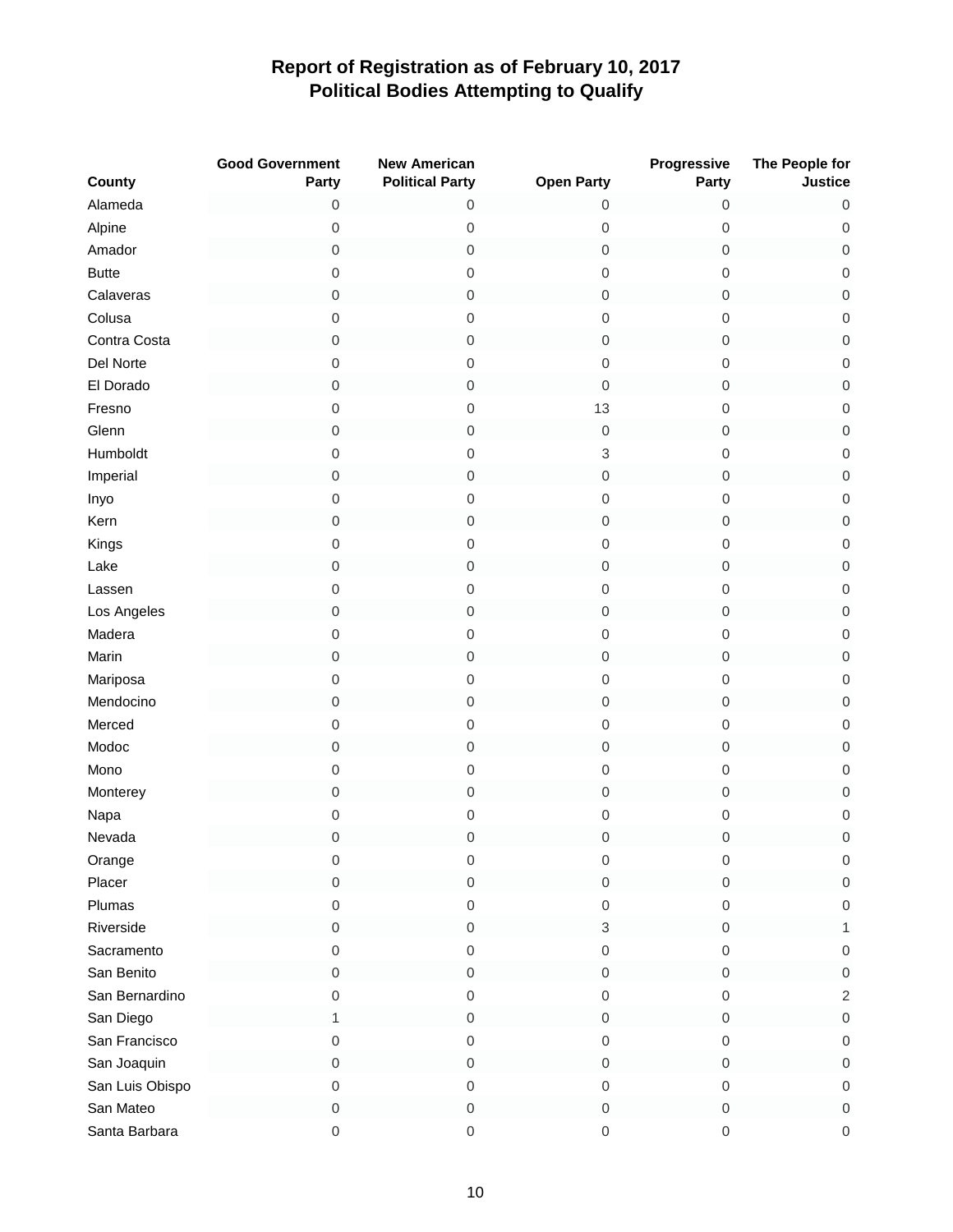|                    |                | American     |                                                                     |                |
|--------------------|----------------|--------------|---------------------------------------------------------------------|----------------|
| County             | <b>Total</b>   | California   | Solidarity Party of California National Constitution Party<br>Party | of California  |
| Santa Clara        | 39             | 0            | 34                                                                  | $\overline{4}$ |
| Santa Cruz         | 5              | 0            | $\Omega$                                                            | 5              |
| Shasta             | 3              | 0            | 2                                                                   | 0              |
| Sierra             | 0              | 0            | $\Omega$                                                            | 0              |
| Siskiyou           | 1              | 0            | $\Omega$                                                            | 1              |
| Solano             | 14             | 0            | 10                                                                  | 4              |
| Sonoma             | 12             | $\mathbf{0}$ | 10                                                                  | 2              |
| <b>Stanislaus</b>  | 23             | $\mathbf 0$  | 9                                                                   | 14             |
| Sutter             | 0              | $\mathbf{0}$ | $\mathbf{0}$                                                        | $\mathbf{0}$   |
| Tehama             | 1              | 0            | $\mathbf 0$                                                         | 1              |
| Trinity            | 0              | $\mathbf{0}$ | $\Omega$                                                            | $\overline{0}$ |
| Tulare             | 6              | 0            | $\mathbf 0$                                                         | 6              |
| Tuolumne           | $\overline{7}$ | $\mathbf{0}$ | 5                                                                   | $\overline{2}$ |
| Ventura            | 11             | 0            | 0                                                                   | $\overline{7}$ |
| Yolo               | 1              | 0            | $\Omega$                                                            | 1              |
| Yuba               | 3              | 0            | 3                                                                   | $\mathbf 0$    |
| <b>State Total</b> | 936            | 3            | 578                                                                 | 326            |